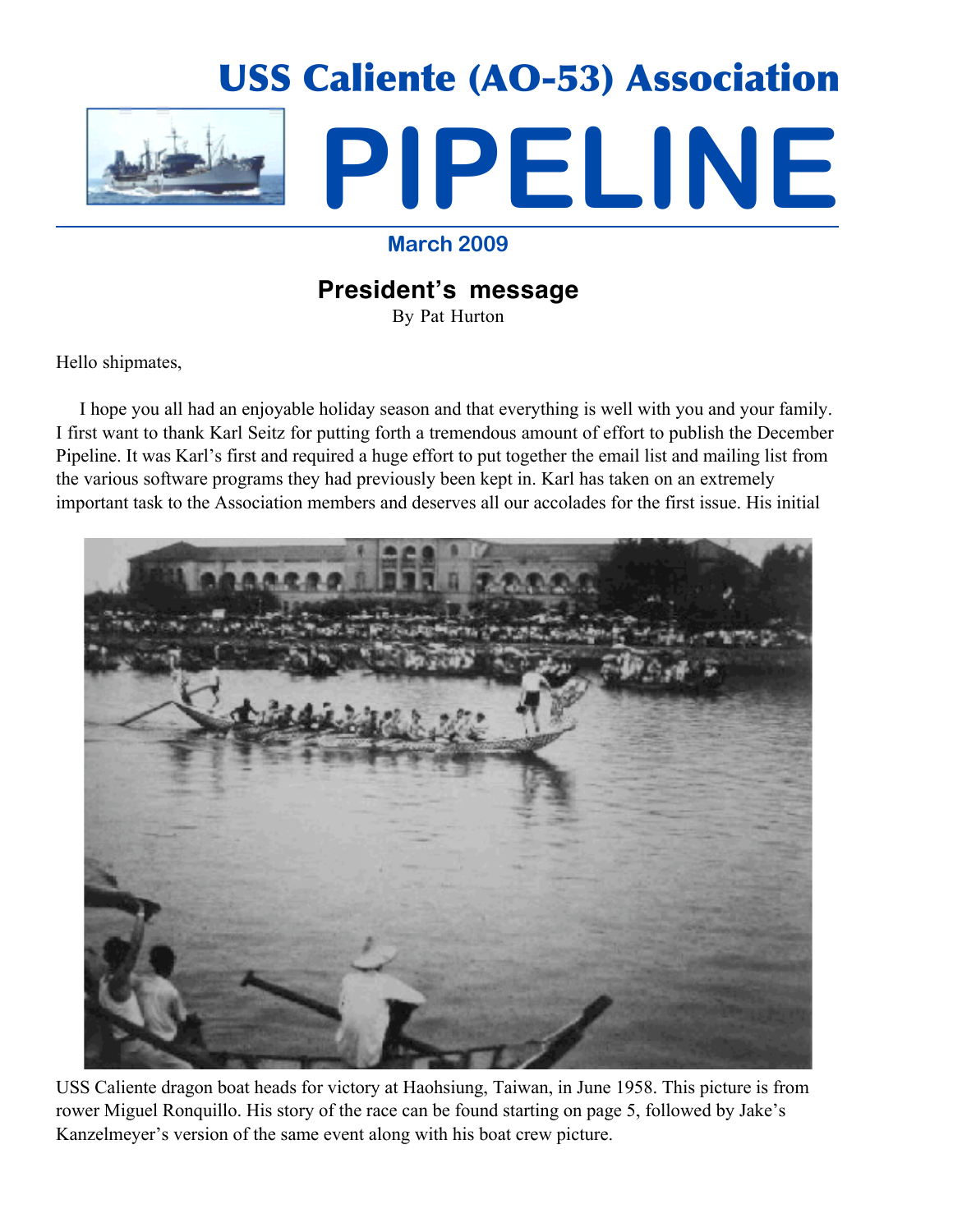# **Pipeline** March 2009 page 2

output has shown his background as a newspaper editor to be extremely useful in all aspects of the publication. I hope all hands appreciate the effort it takes to put together a Pipeline and realize that without the dedication and effort the publisher puts forth we would not have such an informative Pipeline. Thanks again, Karl.

 We have a contract with the Hilton Hotel Minneapolis/St. Paul Airport, Mall of America for the 2009 reunion. We have rooms blocked at a \$109 per night. This is an excellent rate for an excellent hotel. The Bloomington, Minnesota convention bureau manager tells me we made an outstanding choice. If you are reserving a room, just mention that you are with the USS Caliente Association. If you have any problems, please let me know immediately.

 The hospitality suite will be in one of the hotels conference rooms and will be large enough to host all hands for the reception to be held on Thursday, Oct. 1. Hors d'oeuvres will be provided as well as refreshments, although you will be able to bring your own. The present intent is to have coffee and rolls available for Friday, Saturday and Sunday AM in the Hospitality room. The present outline of events is available on the Caliente website.

 By the way, Norm Street would welcome anybody who desires to pick up the responsibility for maintaining the website. Norm has set it up but would greatly appreciate any help. Surely one of our crew members is computer literate and would love a "toy to play with." Remember we only are as good as our volunteers. The first step is the hardest, but once you take it you find that the fall is not so great and becomes very rewarding after you get the positive feedback from other members.

 My present efforts, along with Norm Street, are to finalize the events for the Minneapolis reunion including the cost. The goal is to keep the price at \$140 per person. We have a wide range of personal situations in our membership and our goal is to have as many members attend the reunion as possible. There is no requirement to pay for anything you do not wish to attend. If the past year has presented a financial struggle for you and you wish to attend the reunion, please contact me at (530)343-4060 or email me at gigandpat@digitalpath.net and we will try to do everything possible to allow you to attend. We have had excellent feedback from persons who have attended for the first time and we wish to continue to expand the list of members who attend.

 Having a father who was born in Ireland, my next task is to have a great St. Patrick's Day. I hope you all have one too! Until recently, I never saw green beer in Ireland. It is hard to make Guinness stout green. Much easier with a lager, which is a less popular beer for the Irish. I don't suppose any of you sailors have partaken of a "Black and Tan." Harp's and Guinness mixed. It's not green but will make you green if you partake too much.

Hope winter doesn't last too long for those of you in the parts of the country that get snow.

# **Welcome Aboard to our new members:**

 James Briggs, who lives with his wife Arlene in Houston, Texas, was an RD3 when he served on the Cal from 1965-1966.

 Gary Benson, who lives with his wife Kathy in San Luis Obispo, CA, was an MM3 when he served on the Cal from 1972-1973.

 Steve Brown, who lives in Pensacola, FL, was an SK3 when he served on the Cal from 1964-1965. Don Chamley, who lives with his wife Joy in Egan, SD, was an RM3 when he served on the Cal from 1959-1963.

 Carl Fay, who lives with his wife Betty in Chelmsford, MA, was an IC2 when he served on the Cal from 1969-1971.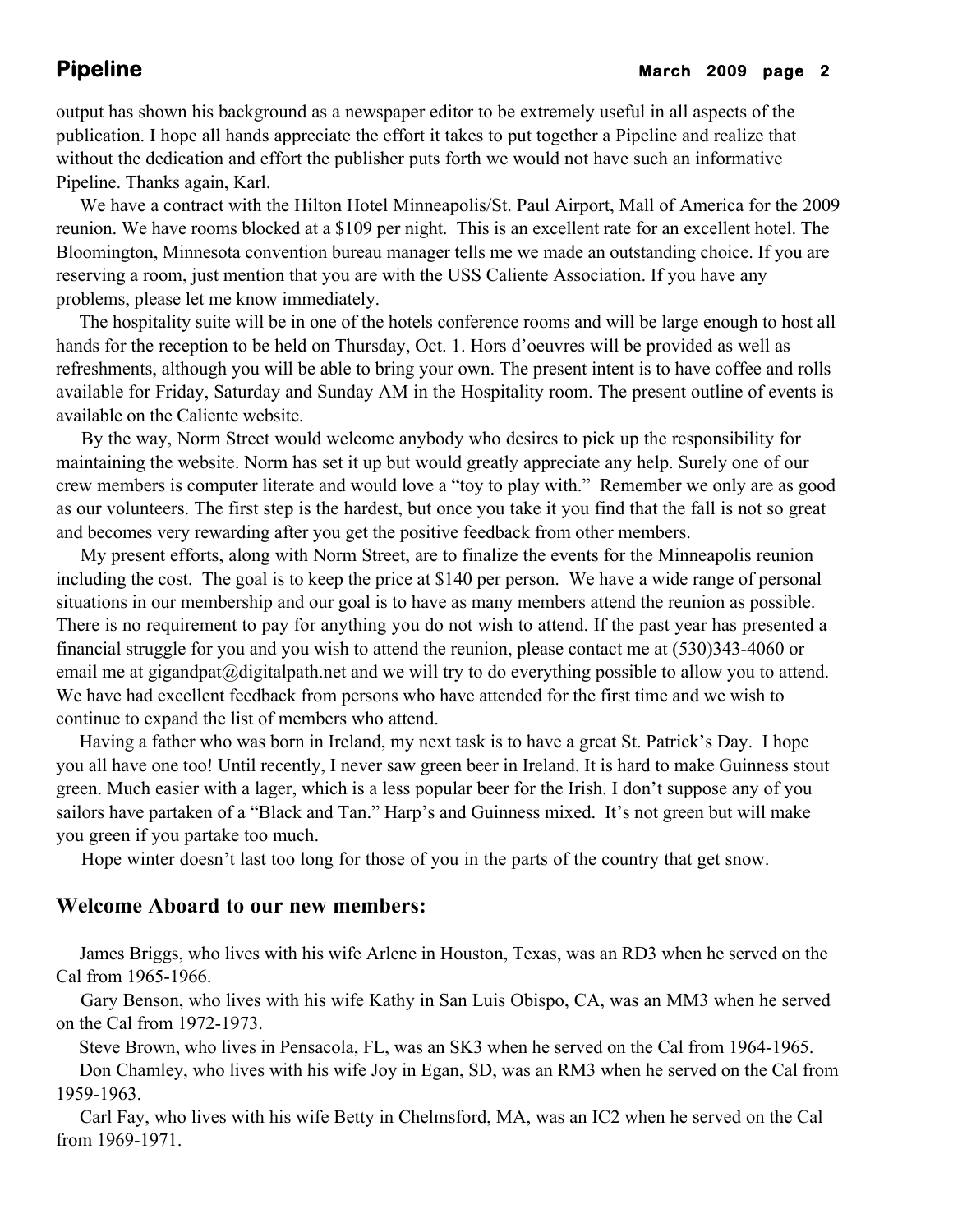Anthony Farina, who lives with his wife Patricia in Cape Coral, FL, was an EM2 when he served on the Cal from 1971-1972.

 Ed Foster, who lives with his wife Jane in Merion, PA, was a LTJG when he served on the Cal from 1972-1973.

 Glenn Hamann, who lives with his wife Coral in Rothbury, MI, was a QMC when he served on the Cal from 1972-1973.

 Frank Hanson, who lives with his wife Judy in St. Paul, MN, was an ETR3 when he served on the Cal from 1970-1972.

 Larry Hastings, who lives with his wife Carol in Bowen, IL, was an SN when he served on the Cal from 1967-1971.

 John Housley, who lives with his wife Sara in Sandy Hook, MS, was an SN when he served on the Cal from 1969-1972.

 William Kairawicz, who lives with his wife Charlene in Hudson, FL, was an FN when he served on the Cal from 1967-1971.

 Steve Leger, who lives with his wife Terry in Sacramento, CA, was a BT2 when he served on the Cal from 1969-1972.

 Bob Matthews, who lives with his wife Carolyn in Sacramento, CA, was an RD3 when he served on the Cal from 1962-1963.

 Robert Monroe, who lives with his wife Linda in Reedsport, OR, was an SF2 when he served on the Cal from 1966-1968.

 Louis Pambianco, who lives with his wife Pauline in Eynon, PA, was a SN when he served on the Cal from 1969-1971.

Dixon Reed, who lives in Rogue River, OR, was a DC3 when he served on the Cal from 1964-1967.



USS Caliente Association President: Pat Hurton Vice President: Norm Street Secretary: Red Ward Pipeline Editor: Karl Seitz



 The Pipeline is the official quarterly newsletter of the USS Caliente Association. It is a place to share your memories. Please send them via e-mail to seitzao53@gmail.com or by regular mail to Karl Seitz, 1212 30th St. South, Birmingham, AL 35205-1910.

Masthead picture of USS Caliente (AO-53) used with permission of Dan Davis.

 Association dues are \$10 per year due Jan. 1, payable by Jan. 15. Checks should be made out to The USS Caliente Association and mailed to Pat Hurton, 14075 Kelsey Drive, Chico, CA 95973-9262.

Visit Norm Street's Caliente Website at www.usscalienteao-53.com/index.htm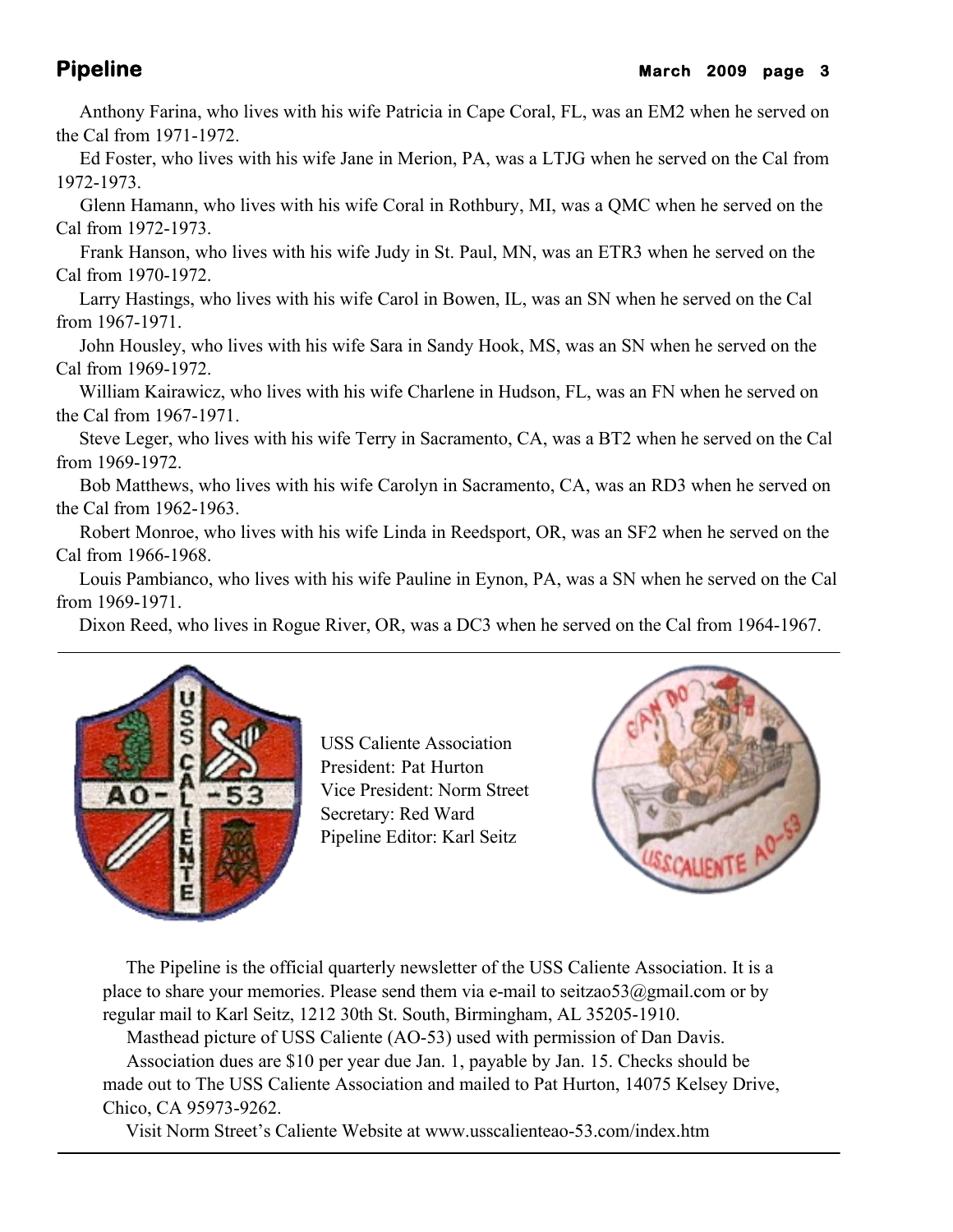Bill Sorenson, who lives in Yolo, CA, was an MR2 when he served on the Cal from 1966-1968.

 Leon Tarpley, who lives with his wife Peggy in Crane, TX, was a CS3 when he served on the Cal from 1959-1962.

 Lynn Vanderham, who lives with is wife Pat in Miami, OK, was an HMC when he served on the Cal from 1960-1962.

 Gary Zinck Sr, who lives with his wife Kathy in Jamestown, ND, was an SN when he served on the Cal from 1968-1971.

 Thomas Zmyslinski, who lives with is wife Nancy in Blacklick, OH, was an SK3 when he served on the Cal from 1970-1971.

# **In Memoriam:**

We are sad to note the passing of our shipmates and a spouse:

 Christine Daum, 72, wife of Harold Daum, passed away Feb. 23, 2009, at an Edwardsville, IL, nursing home. Harold served on the Cal as a MM1 from 1961 to 1965. In addition to her husband, Chris is survived by daughters Billie Hanna, Sheryl Johnson and Debra Grant; sons Christopher Willings, Michael Willings and Kevin Daum; 13 grandchildren, nine great grandchildren, three brothers and four sisters

 R.C. (John) Duncan, 80, served as a EM1 on the Cal from 1950 to 1953, as part of a naval career that included service during World War II, Korea and Vietnam. John passed away on Jan. 30, 2009. Survivors include his wife, Joyce, of Cartersville, GA, daughters, Kathy Olalde and Carol Burks, stepchildren, Deborah C. Hitt, Rebecca S. Watts and Martin Smith, nine grandchildren, two great grandchildren, a brother and a sister.

 Herbert L. Hotaling, 65, served as a BM3 on the Cal from1963 to1965. Herb spent 26 years as a corrections officer at Attica Correctional Facility, NY, retiring in 1999. Herb passed away on Jan. 4, 2009. He is survived by his wife of 27 years, Kathy. He is also survived by his daughters Jami Sessa, Jacki O'Connor, Jodi Reyes as well as five grandchildren.

 Arthur T. Lewis, 77, served as a LTJG on the Cal from 1954 to 1956. Afterward he had a successful civil engineering career working on the design, construction and operation of railroads around the world. Tom passed away Sept. 4, 2008 after a six-month struggle against cerebral vasculitis. He is survived by his wife, Angelica.Forti-Lewis of Oakland, CA; children Sam, Izzy, Russell, Rebecca, Margaret, and Buffy; stepchildren, Livia and Daniel, as well as 11 grandchildren.

 Irving M. Wiltse, 76, served as a LT on the Cal from 1961 to 1962. Irv joined the Navy as an aviation cadet in 1952, receiving his wings in 1954. He retired with the rank of commander in 1980, having flown during the Vietnam War with VFA 65 and then served as executive and commanding officer on several ships and shore stations. Irv passed away Jan. 5, 2009, in Sierra Vista, AZ., after an extended illness. He is survived by wife Helga Trapp Wiltse, children Wendy and Matthew, Helga's children, Heidi Carr Lehnig and John W. Carr II, five grandchildren, a great grandchild and a sister.

Our condolences are extended to all of these families.

# **Editor's message**

By Karl Seitz Pipeline Editor

 Thanks to all who have shared memories of the Caliente with me since the last edition of the Pipeline. You've put me a position that every editor seeks. There is not only enough material to fill up the newsletter you are now reading, but more is available to provide a start on the next edition.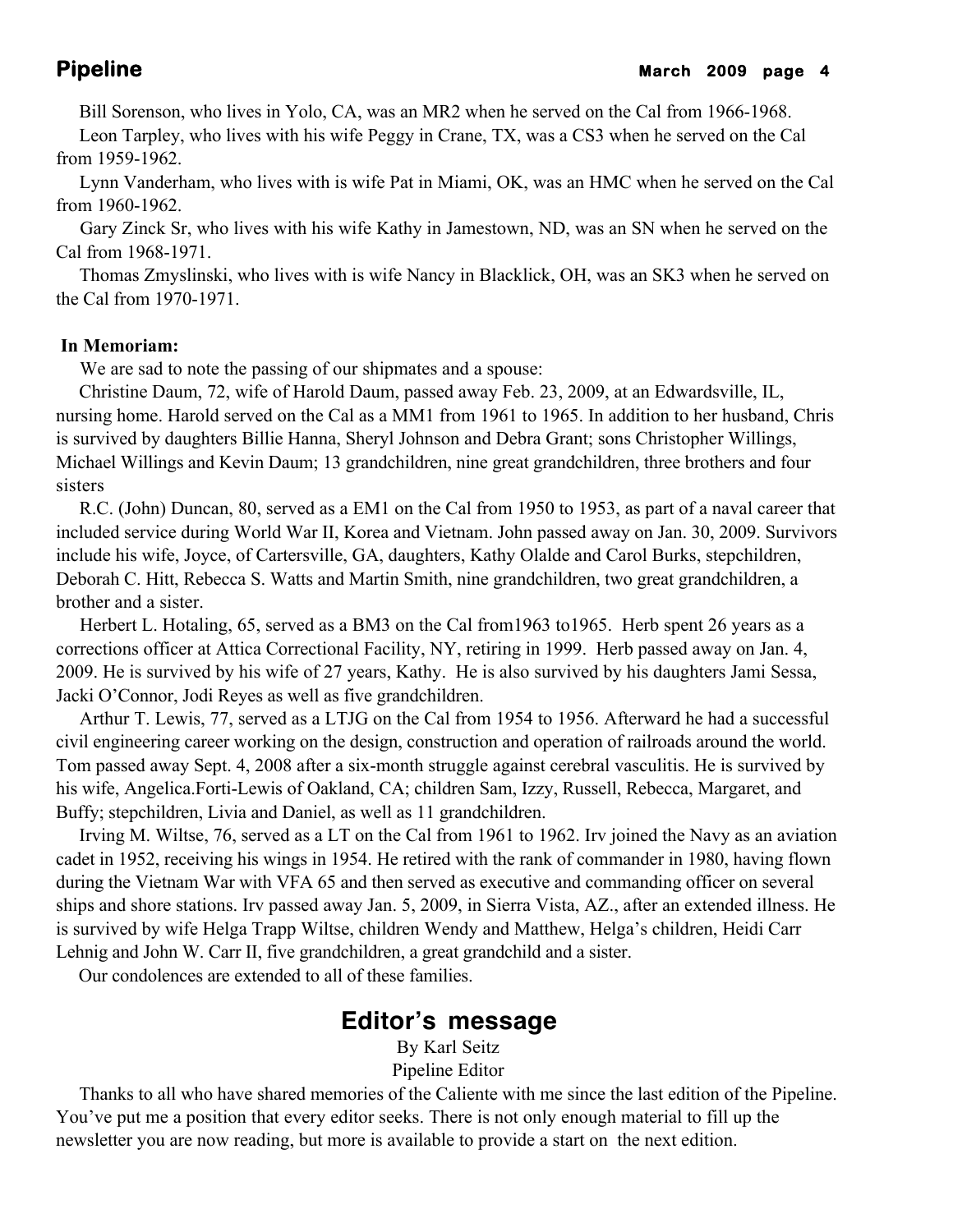This doesn't mean you should stop sending me your memories. To the contrary, the Pipeline needs all the material you can provide. The more I receive, the better the Pipeline can be.

 I would especially like to have more pictures, with or without stories to go with them. For those who wish to send them via e-mail, a few guidelines. Please scan the photo at 150 dpi or higher; 300 dpi is preferred to provide the best reproduction for the print version of the Pipeline. And be sure the file you send to me is at this higher resolution. Apparently some computer programs default the resolution to a lesser value when they save the file. Jpeg format is preferred. For those who lack scanning capability, please send copies of photos, not originals.

Pictures and stories should be sent via e-mail to seitzao53@gmail.com or via the U.S. Postal Service to Karl Seitz, 1212 30th St. South, Birmingham, AL 35205-1910.

 Correction: Most electronic copies of the December Pipeline misidentified the nationality of the sailors who partied with Ed Fordyce and Dale Hunt at Subic Bay. They were British. Incidentally, we are still looking for identifications of the other Caliente sailors in the EM Club picture.

 That's all from me for this issue. Enjoy what your shipmates have provided in the rest of the Pipeline.

# **Memories**

# **Dragon boat crew brought home the golden dragon**

By Miguel F. Ronquillo, RD2

1958-1961

 The day after I reported aboard the USS Caliente in March 1958, it left Long Beach Harbor heading 270 degrees into the blue Pacific Ocean. So began my first cruise to WestPac and what a ride it was.

 Being from Arizona, I was only accustomed to the wide expanses of the Great Sonoran Desert and solid ground under my feet. Once I overcame my three-day bout with sea sickness, I soon considered myself an old salt, proclaiming that if it was too rough for fish, it would be too rough for me.

 After a port call in Hawaii, the Caliente headed west into the South China Sea, where we rendezvoused with several elements of Task Force 77. In time we completed numerous underway replenishments and visited ports in Japan, Hong Kong and the Philippine Islands. In early June, we entered the narrow channel leading into the Kaohsiung, Taiwan, harbor. The narrow channel with only a few feet to spare on both port and starboard was an eye opening experience. Looking at cannon and machine guns pointed at you from the numerous caves in the walls of the cliffs, gave everyone a very eerie, uncomfortable feeling.

 Once anchored in the harbor, everyone settled down to doing ship's business. The calm was interrupted by the boatswain's shrill whistle sounding. It announced over the PA, that volunteers for a dragon boat crew were being recruited to participate in a Duanwu Jie Festival race.

 Being in a gung-ho mood, I ran down to the quarterdeck and signed up. Two days later and with no practice, the 20 man crew was taken by liberty boat to the starting point on the Ai he River, where we were first introduced to our dragon boat, which was decorated in the usual Taiwanese custom. It did not look very sea worthy.

 Now paddling a dragon boat was a new experience for all of us. However, in the best tradition of the United States Navy, we took the race to task. When the starting gong sounded, our very unseaman like start soon gave way to something which would have made Admiral Nimitz proud. Working together by listening to the coxswain's bellowing a cadence, he set a very frantic rowing pace.

By the time we were half way down the course, we were running neck and neck with the other boats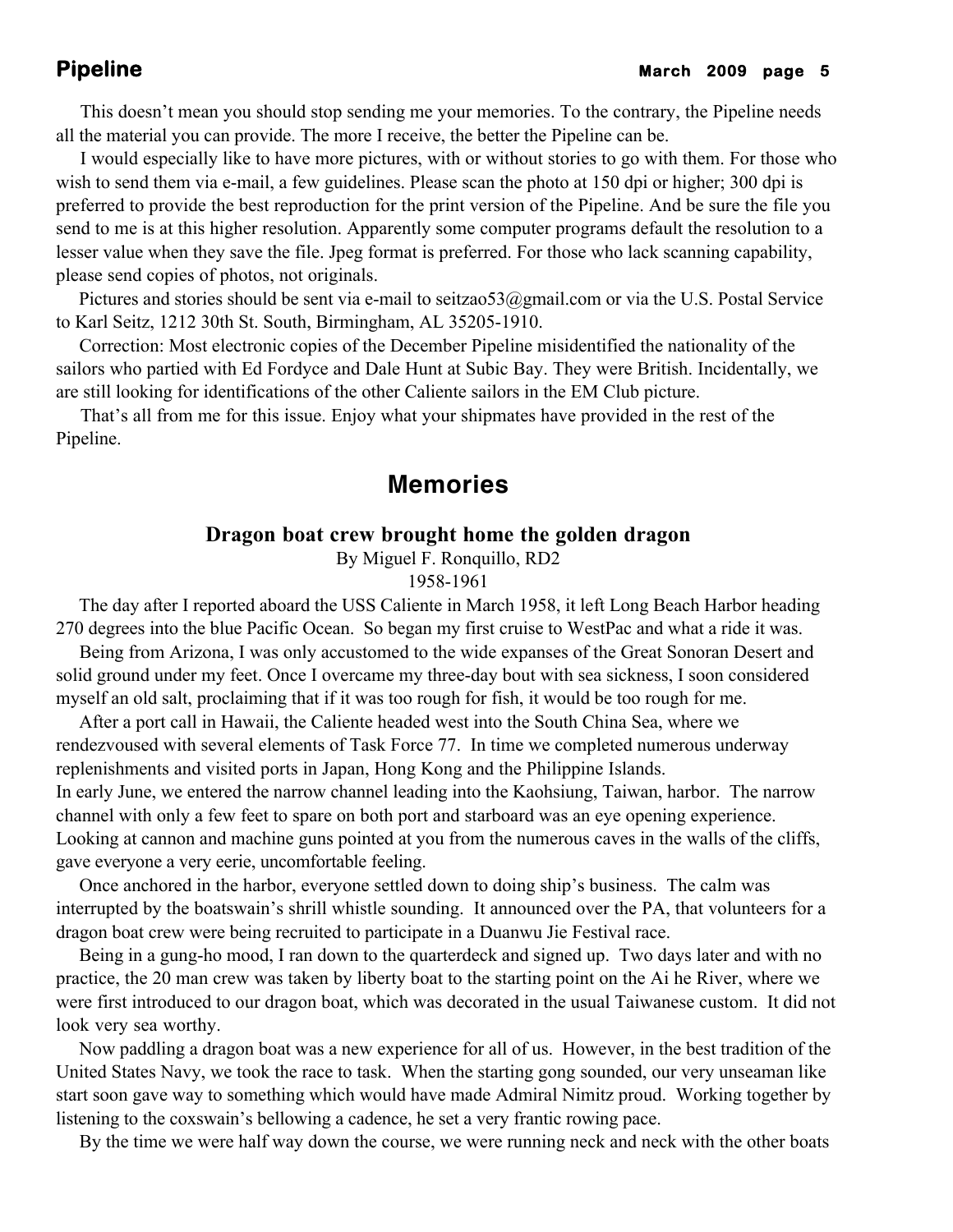and went on to finish with almost three boat lengths ahead of everyone. We beat out three dragon boats, two manned by Taiwanese crews and another by a destroyer crew who came in second.

 After the race we followed proper victory protocol and threw our coxswain into the river, hoping that he would not catch anything, for it was not the cleanest of rivers.

 The trophy was a small golden colored dragon, which we hoisted high for the rest of the crew to see as we returned to the Cal. The coxswain went directly to Sick Bay, to ascertain if he had contacted an infectious or contagious disease. The crew of the victorious dragon boat had been granted a 72-hour pass.

 For many months afterwards, I could see the trophy in the captain's cabin. My cleaning station was the starboard captain's deck, and when I was polishing the brass on the cabin port holes I could see it on a book shelf.

 When we left Koahsiung, we never returned to that port again. However two cruises later we returned to the Formosa Straits and steamed up and down the waterway for almost 30 days during the Quemoy conflict. But that is another story.

# **Right incentive was needed to complete team**

By G. L. (Jake) Kanzelmeyer, SFM2

1956-1959

 The invite came for the ship to enter the dragon boat race. The plan of the day invited those interested to sign up. There were a few of us who did, but there didn't seem to be much interest. Needing 20 men to row, we were quite a few short. We were told that anyone on the team that was on



This picture of the USS Caliente's 1958 Dragon Boat Crew was provided by Jake Kanzelmeyer. Jake also provided the identifications. Miguel Ronquillo says he is not in the picture. First Row: Garamoni PNSN, L.F. Williams EM3, Tony Quenga SN, J. Turnbaugh SN, Gilmore MM3, Brown SN. Second Row: D.Forest SN, Haggard SN, McGrady FN, R.H. Morris EMFN, Bryant SN, Ritchie SN, Johnson SN, Stevens FN. Third Row: ENS J.F. Reid (tillerman), E.P. Froedge SFM2, W.B. Wilson BM3, Thomas MM3, Ledbetter SN, Al Sellars SN, Jake Kanzelmeyer SFM2, ENS Buscher (coxswain).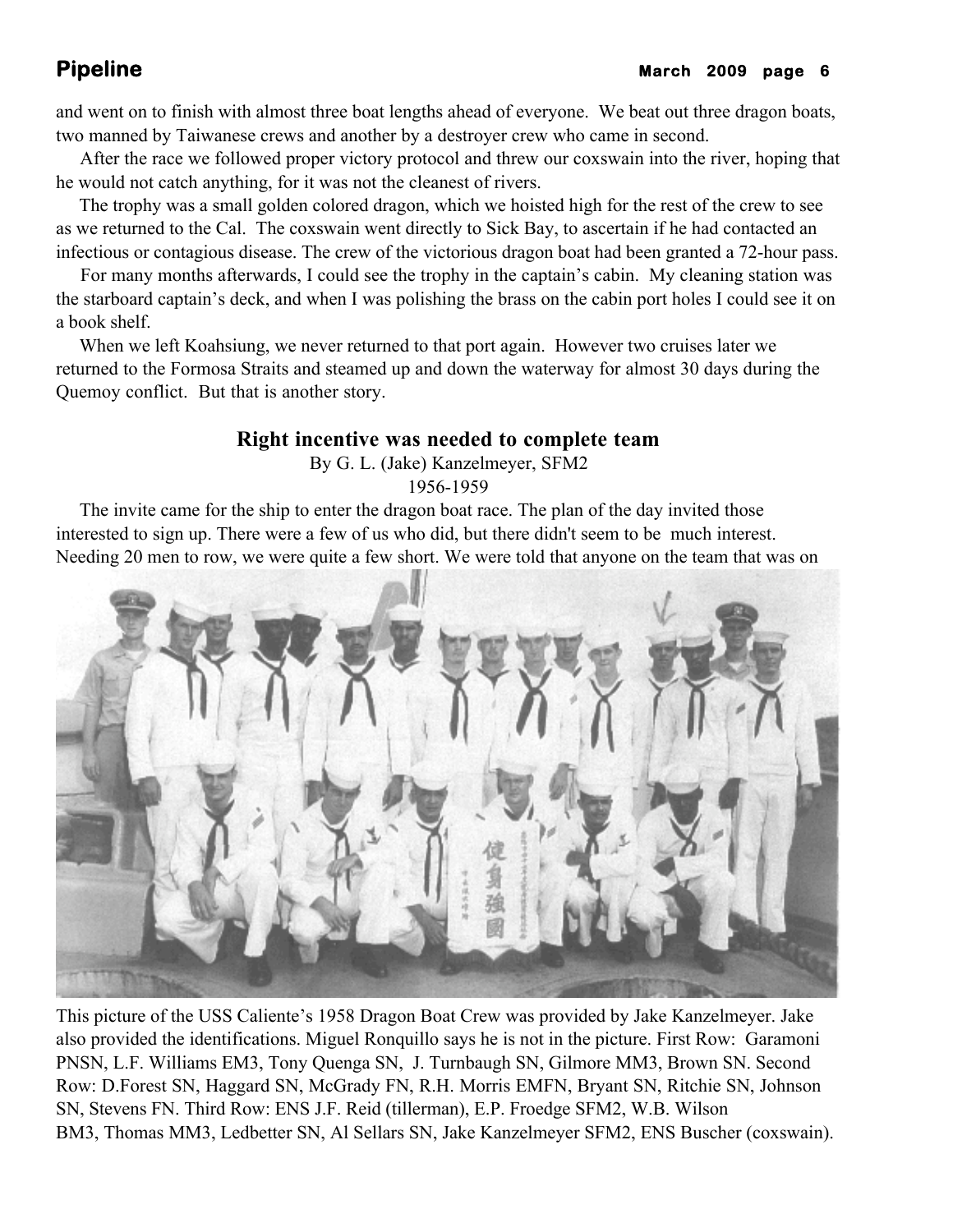restriction, should we win, would be taken off restriction. After that we had plenty of men sign up.

 Never having seen the boat, we went over to have a practice. The boat was a 20-man canoe. Ten seats with two men each, tillerman and coxswain, 22 men in all.

 We finally got in three practices and were able to get our stroke down. Then we were told who we were matched against. It was the destroyer nest and the Nationalist Chinese Army team. The Army team had never been beaten.

We lined up on the <sup>5</sup>/8 mile course and the start was signaled. The Army team got a good start and pulled ahead by more than a boat length but as big and strong as the men on our team were, we picked up speed quickly. When we reached the finish line, we had picked up the stroke cadence and were 11/2 lengths ahead of the Army boat.

 Needless to say, there was a celebration in Kaoshiung that night. The men were off restriction. What excitement and memories.

## **More from Jake Kanzelmeyer:**

 Johnny Freeman and I finished Metalsmith A school and reported to the Caliente in '56. We were departed Long Beach in June. Our first stop was the Marshall Islands and Operation "Redwing." We witnessed the nuclear tests and were station ship for several weeks at Bikini Atoll, visiting Kwagelen and Aniwetok. R Division was responsible for monitoring the radiation levels on the ship.

 I made four rounds to WestPac. and was aboard when the "Bonne Homme Richard" collided with us and caused quite a bit of damage to our ship. It was a night fueling operation and could have been a disaster beyond description, but due to a lot of good tough sailors and luck on our side, no one was hurt seriously. Tough includes well trained and intelligent, too.

## **Why my stripes weren't red**

By John Allen Coleman, MM3 1960-1964

 In 1960, in transit to Yokohama, Japan, I went topside near the smokestacks to work on my tan, thinking that I would turn brown like I did back home in Louisiana. Well, I fell asleep to awaken to huge blisters down to my waist. Having heard a rumor that doing damage to your body was a court-martial offense, I went to the evaporators in hopes that I could hide and sweat it out undetected. When I started bleeding a lot, I got scared enough to go to Sick Bay. Upon examination they determined that I had to be evacuated to a hospital. They high-lined me to a destroyer that was refueling.

 The destroyer transported me to an aircraft carrier we had refueled recently. I rode the high-line again. I think it was either the Coral Sea or the Midway. At the time I was paying more attention to the high-line than to the destination. I spent seven days in their hospital's ICU burn unit. Meanwhile, the Caliente had gone on to Hong Kong.

 Upon release in the port of either Yokohama or Yokosuka, I was put on a Japanese airliner bound for Hong Kong. I'll never forget that; my first airplane ride and the first time I was ever served dog soup.

 Before my injury, I had been transferred from deck to engineering. I had not yet changed the stripes on my uniform to fireman's stripes. Whoever packed my duffle got a jumper that still had seaman's stripes. When I boarded ship, I was questioned by Chief Warrant Officer Lorenzo Hanna as to why I wasn't wearing fireman's stripes. I told him my situation and he let me pass.

 Later, he approached me and asked if I had learned my lesson. I assured him that I had. He said there would be no further disciplinary action — but to get those stripes changed *IMMEDIATELY!*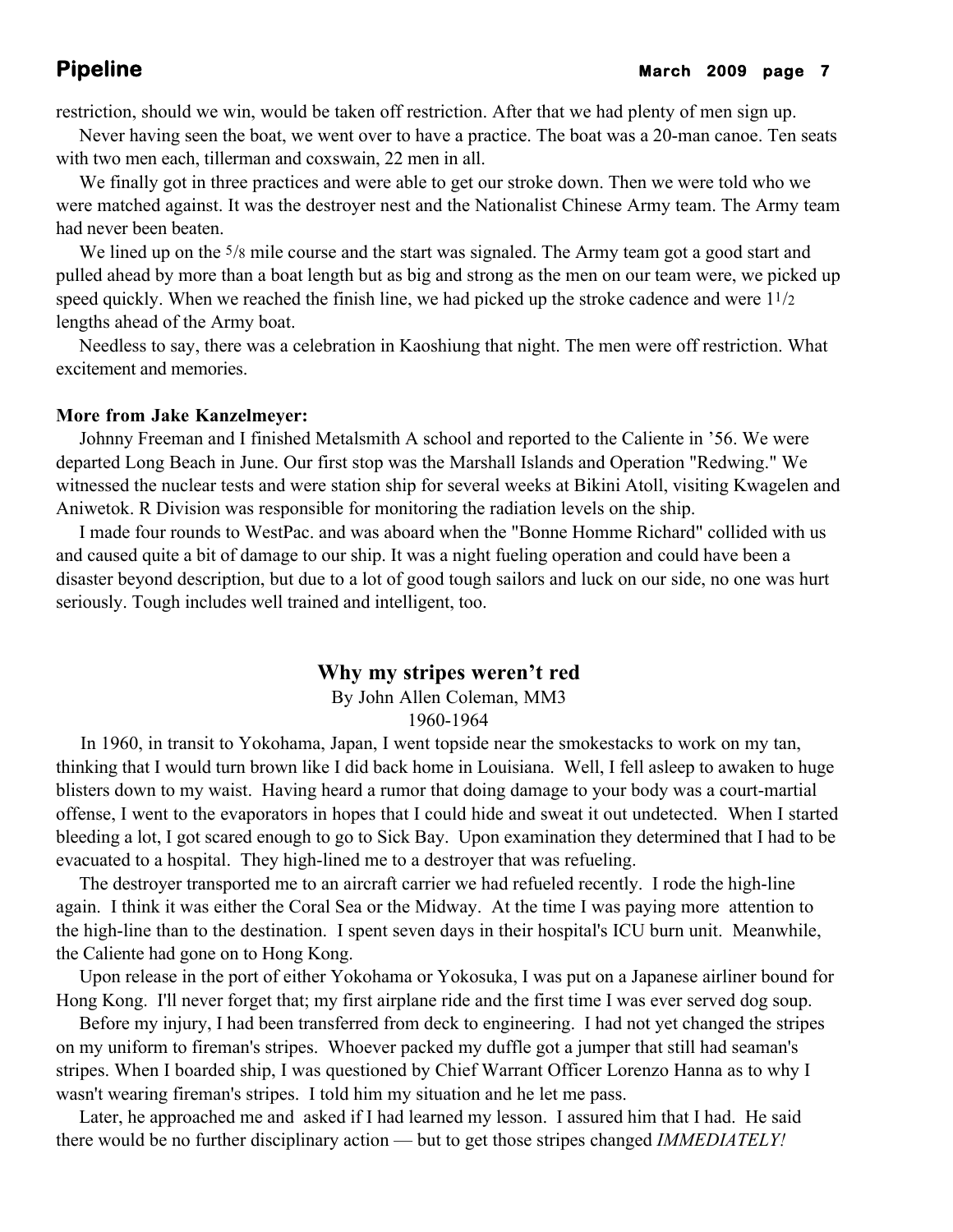Nancy M. Greenberg sent a clipping from the Doylestown (PA) Intelligencer about the death of her late husband's cat, Caliente, who was named after the ship. The Siamese cat was killed by two loose dogs who attacked him in the Greenberg garden in Plumstead, PA. Ben Greenberg, who died in 2000, was a LTJG during his service on the Caliente from its commissioning in 1943 until 1945. Among those with whom he served were Joe Benziger, Dr. Bradford, John Creedon, Bob LeGacy, Francis Murphy and Pappy Nichols. Ben was very involved with the original Caliente reunions.



# **When an old man was needed, Pappy was there**

By John J. Creedon, QM1

1943-1945

 Mrs. Elvin B. Nichols will be 100 years old on May 14. Her husband was called "Pappy" aboard the Caliente, probably because "Elvin" didn't sound like a real sailor's name, but more importantly because in the 1943-45 time frame he was one of the oldest of the crew — in his mid-thirties — an old man. Pappy was executive officer for most of the time I was on the Caliente and took the ship into Tokyo after the war. He attended a number of the Caliente reunions starting in 1989 but passed away a number of years ago. He gave me the commission penant that was flying when the Caliente went into Tokyo Harbor, which I have flown on my backyard flag pole until it got too beat-up.

 I recall one funny incident when Frank Long at a young age became Caliente's Captain. We were fueling at sea a large aircraft carrier and Frank was on the bridge. The carrier's captain seemed concerned about who was commanding the Caliente and shouted over to speak to our captain. Frank tried to make him understand that he was captain but the carrier's captain didn't accept such a young man was in charge of the ship. Finally, Frank gave up and summoned Pappy Nichols to the bridge. Pappy looked old enough to be captain, which satisfied the carrier's captain and we continued fueling peacefully.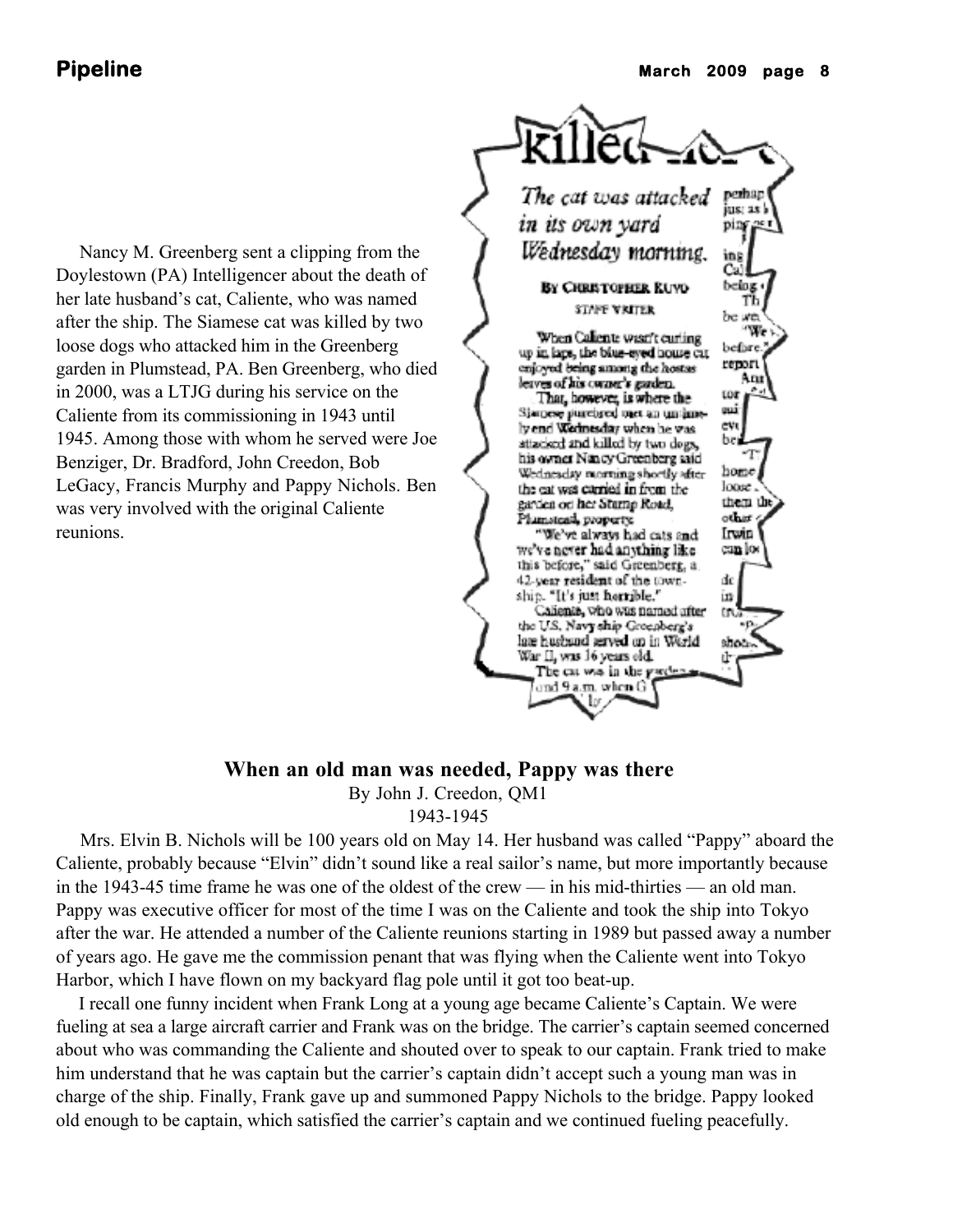Mrs. Nichols attended the Caliente reunions with her husband when they were probably both in their early 80s and they were a delightful couple. On board the Caliente, Pappy loved to smoke big cigars when the smoking lamp did not prohibit it and he still enjoyed cigars at our reunions.

## **A collision at sea and a missing storekeeper**

By Herb Dorsey, LTJG

1963-1965

 As Snoopy would say, "It was a dark and stormy night ... ." No, actually it was a beautiful sunny day and that is part of the story. When the ships collided (and those of us on deck could see the inevitable about to happen as if it were slow motion), General Quarters was sounded. As I vaguely recall, the Nereus anchor struck our *starboard* aft gun mount and ripped a hole in the sickbay immediately below. It was all over pretty quickly since the fast response of the deck crew to abort the Unrep prevented any really serious consequences. What I remember most from the incident, while not as accurately as I might wish, is "the rest of the story"(as Paul Harvey used to say):

 When General Quarters was rescinded, an "All Hands" muster was taken to assure there were no casualties, man overboards, etc. Supply came up a man short and I think it was "Tom," the ship's store entrepreneur. My heart racing, I asked the division if anyone had seen him and unfortunately received the chilling reply, "He told me an hour or so ago that he was going to take a nap in the sun in one of the gun mounts."

 Heart stopping news to be sure! However, while I can't remember the time lag, Tom soon appeared, bleary eyed from his nap in the *port* aft gun mount.

One other Caliente anecdote of note under the "it's a small world" category:

 After my active duty tour at SUPSHIPS Lorain, I returned to civilian life in the Baltimore/Washington area, primarily as a management consultant. When my firm completed working on a project designing the Management Information System for the Federal Highway Administration, they asked me to transfer to another project at China Lake Naval Ordinance Test Center, California in June 1969.

When I arrived for an interview, I was pleasantly surprised to find that Captain Mel Etheridge was the commanding officer. I called his office to see if there were any "weekend warrior" billets available on base, since I had been a drilling reservist for the interim years since completion of active duty. Captain Etheridge was gracious in immediately accepting my call and taking the time to talk with me about China Lake and memories of the Caliente. I will always remember his kindness.

 Needless to say, my prospective employers were stunned that this visitor could just walk in and have a 10-minute friendly chat with the C.O.; but of course, that was due to Captain Etheridge's benevolence, not any special attributes of mine. I was thrilled to see in a previous Pipeline that he has joined the association. Fortunately, I had just met Carol, my wife of 38+ years, and I decided to take a job as IT Manager of George Washington Medical Center instead of moving to the high desert of China Lake.

 I stayed in the Active Reserves, as executive officer of Ships Supply Officer Division 5-4, until March of 1973. I then returned to active duty as a Public Health Service Officer, retiring in September 1999.

## **A 48-hour liberty remembered**

By James (Jim) Davis BT3

June 1956 Dec. 1958

 This a story of seven sailors left ashore in Japan for seven days. Uniform of the day was "whites." And I have the original travel orders to back this up.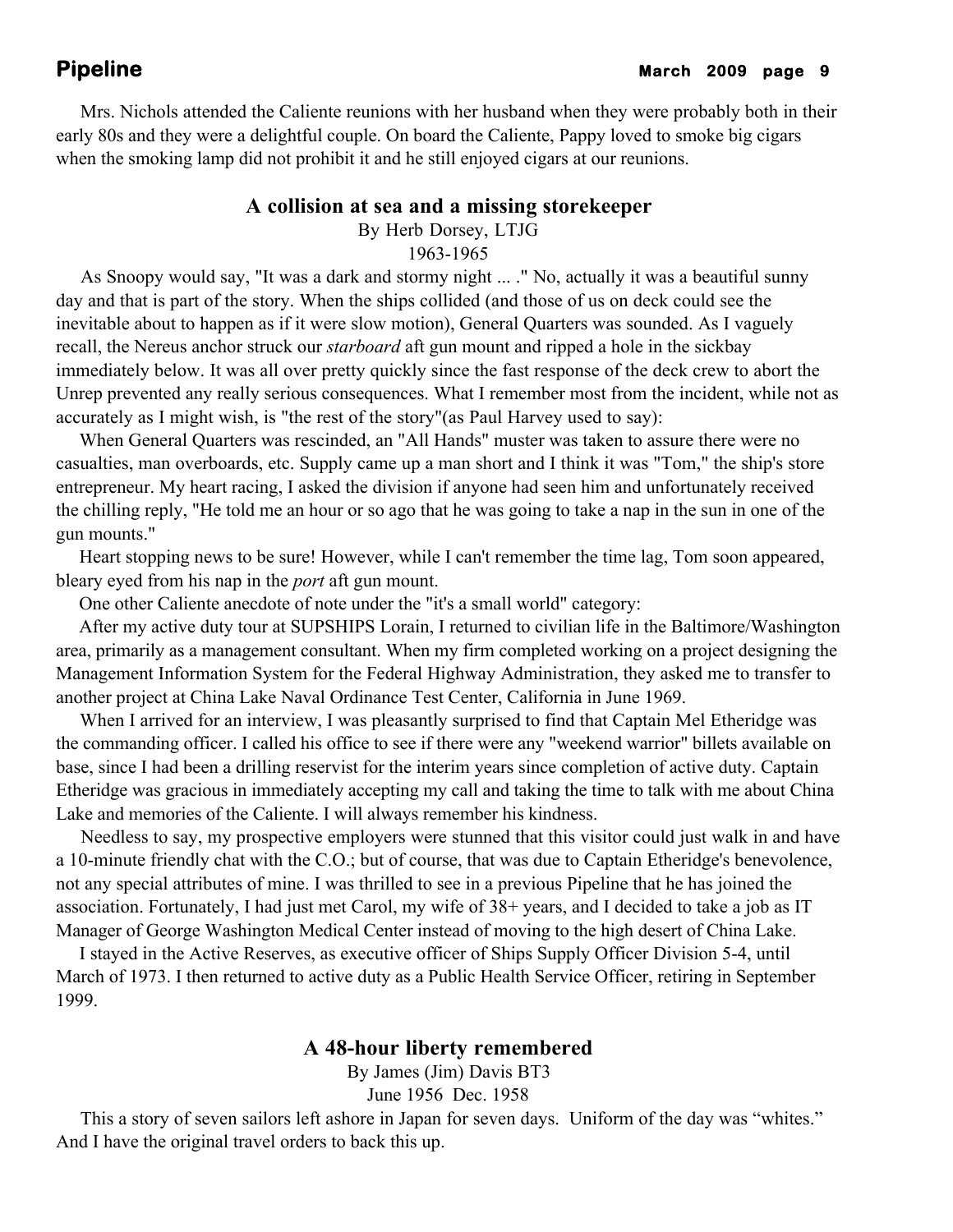As I recall, in early September 1957, the Caliente was in Yokosuka, Japan. B Division was asked to work 12-hour shifts and forego any liberty most of one week until we had overhauled two or three of the ships four boilers. The carrot offered to get us to do this was that after all boilers were overhauled and back in commission, we would get a "48-hour" liberty, which was unheard of in Japan.

 So we voted to do this so we could get the 48-hour liberties. After the boilers were back in commission half of B Division went on liberty and other half had to wait until the first half came back.

 I was assigned to the second half and our liberty started on Sept. 13 and we were to report back at 0800 hours on Sept. 15, 1957. The Caliente was ordered to sea on Sept. 14 leaving seven B Division sailors ashore.

 So we (five of the seven) reported to receiving station in Yokosuka when we found out the ship sailed, which was what you were supposed to do. The other two waited until later in the day to report in so their names were on separate travel orders.

 After spending the day (Sept. 15) in the receiving station we were told that the ship was on its way to Sasebo so we were sent the next day to a Naval Air station to board a plane to fly south to an Air Force base to await transportation to Sasebo. When we got to the Air Force base there was not any transportation to Sasebo until the next day (Sept. 17). After spending the night at the Air Force base we were taken by sea plane to Sasebo where we landed in Sasebo Bay.

 After checking into the receiving station, we were told the ship had been diverted to Kobe and there was not any military transportation to Kobe, so we had a choice of paying for our own transportation or waiting until the ship went to a port that had military transportation available. We elected to wait because most of us were broke. So we sat in Sasebo until the morning of Sept. 20 when we found out the ship was heading back to Yokosuka. So that day we went by bus back to the Air Force base for a plane flight back to Yokosuka.

 The bus trip was only about 90 miles but it took us more than four hours. The plane was sitting on the runway waiting for us to board and before we could get our seat belts buckled, it took off. We got back to Yokosuka late on the night of Sept. 20. On Sept., 21, 1957, after three plane rides, one bus ride and seven days, we reported back to the Caliente.

 On the travel orders that I have access to were Harvey Haynes, George Holland, Donald Newman, Serge Urling and myself. The other two were traveling under separate orders and they were Harvey Turnage and a BT1 whose name has escaped me.

# **New members write**

# **NYC policeman retires to Florida**

By Anthony Farina, EM2 1971-1972

 After leaving the Navy in 1972, I worked in the New York City VA Hospital as a medical equipment repairman. In January 1973, the City of New York lifted a hiring freeze and I was appointed to the NYC PD. After 231/2 years, I retired as a sergeant. Two years later, I moved to Florida, became a substitute teacher and joined a greyhound rescue group.

 In 1985, I married Patricia; three years later, I became a father when my daughter Lisa was born. She is currently attending college to be a teacher.

 As for a pastimes and hobbies, I took up the humbling game of golf ten years ago, help my brother keep his sailboat running and volunteer my time in local politics. In January, I was installed as the vice president of the local civic association.